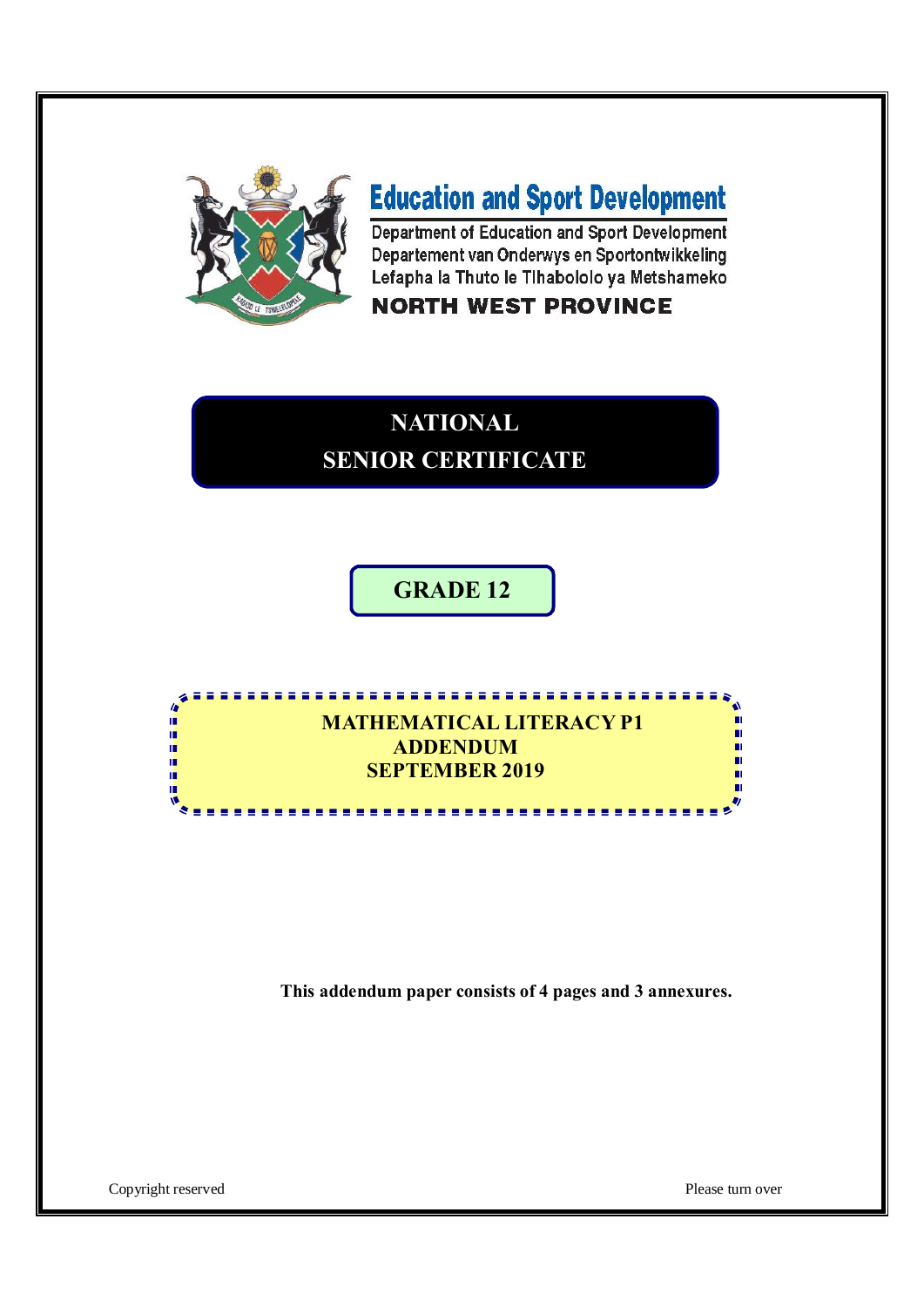$\frac{2}{\rm NSC}$ ó ADDENDUM

#### **ANNEXURE A**

#### **Question 2.1**

| Mr Fortune                                          | Credit provider                                            |                  |  |
|-----------------------------------------------------|------------------------------------------------------------|------------------|--|
| 13 Happy Life Street                                | <b>VW Financial Services</b>                               |                  |  |
| Pofadder                                            | An Authorised and Registered Credit and Financial provider |                  |  |
| 1526                                                |                                                            |                  |  |
|                                                     |                                                            |                  |  |
| <b>TAX</b> Invoice                                  | Original                                                   | Date: 2019/01/17 |  |
| Account number                                      | 984278654321                                               |                  |  |
|                                                     |                                                            |                  |  |
| <b>Statement Period:</b><br>2018/12/18 ó 2019/01/17 |                                                            |                  |  |
|                                                     |                                                            |                  |  |
| <b>Agreement Detail</b>                             |                                                            |                  |  |
| <b>Customer Number</b>                              | 27168398                                                   |                  |  |
|                                                     |                                                            |                  |  |
| <b>VAT</b>                                          | 15%                                                        |                  |  |
| Goods Description                                   | Volkswagen Polo 1.4 Trendline                              |                  |  |
| <b>Registration number</b>                          | To be confirmed                                            |                  |  |
| <b>Original Capital Balance</b>                     | R151 140                                                   |                  |  |
| <b>Instalment Amount</b>                            | R <sub>2</sub> 967,23                                      |                  |  |
| Frequency of instalment                             | <b>MONTHLY</b>                                             |                  |  |
| Date Commenced                                      | 2015/04/08                                                 |                  |  |
| <b>Expiry Date</b>                                  | 2021/04/01                                                 |                  |  |
| Original Term (Months)                              | 72                                                         |                  |  |
| No. of remaining Instalments                        | 28                                                         |                  |  |
| Balloon/Residual                                    | R <sub>0</sub> ,00                                         |                  |  |
| Arrears                                             | R <sub>0</sub> ,00                                         |                  |  |
| <b>Outstanding Capital Balance</b>                  | R71 406,55                                                 |                  |  |
| <b>Actual Contract Balance</b>                      | R81 513,92                                                 |                  |  |
|                                                     |                                                            |                  |  |
| <b>Instalment details</b>                           |                                                            |                  |  |
| <b>Instalment Due Date</b>                          | 2019/02/01                                                 |                  |  |
| <b>Instalment Due Amount</b>                        | R <sub>2</sub> 967,23                                      |                  |  |
| Other Instalment Due                                | None                                                       |                  |  |
|                                                     |                                                            |                  |  |

| <b>Transactions</b>              | Date       | <b>Debits / Credits</b> | <b>Outstanding Capital Balance</b> |
|----------------------------------|------------|-------------------------|------------------------------------|
| <b>BALANCE BROUGHT FORWARD</b>   | 2018/12/18 |                         | 73 613,74 DR                       |
| <b>DEBIT ORDER</b>               | 2018/12/31 | 2967,23 CR              | 70 646,51 DR                       |
| <b>INTEREST</b>                  | 2019/01/01 | 703,72 DR               | 71 350,23 DR                       |
| <b>NCA SERVICE FEE</b>           | 2019/01/01 | $*57,50$ DR             | *71 407,73 DR                      |
| <b>REBATE INTEREST</b>           | 2019/01/01 | 1,18 CR                 | 71 406,55 DR                       |
| <b>BALANCE CARRIED FORWARD</b>   | 2019/01/17 |                         | 71 406,55 DR                       |
| <i>*Transactions include VAT</i> |            |                         |                                    |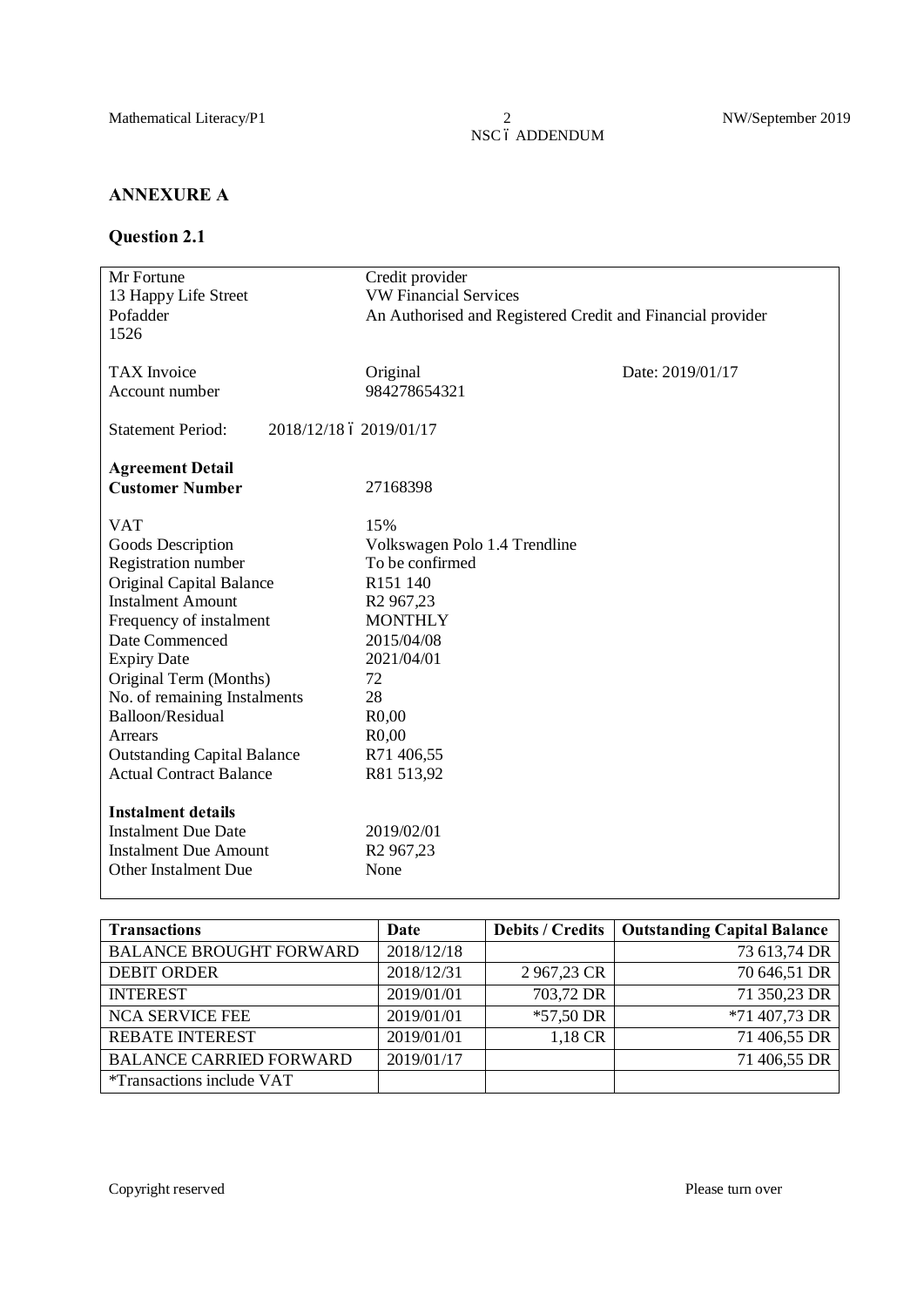#### **ANNEXURE B**

#### **Question 4.1**